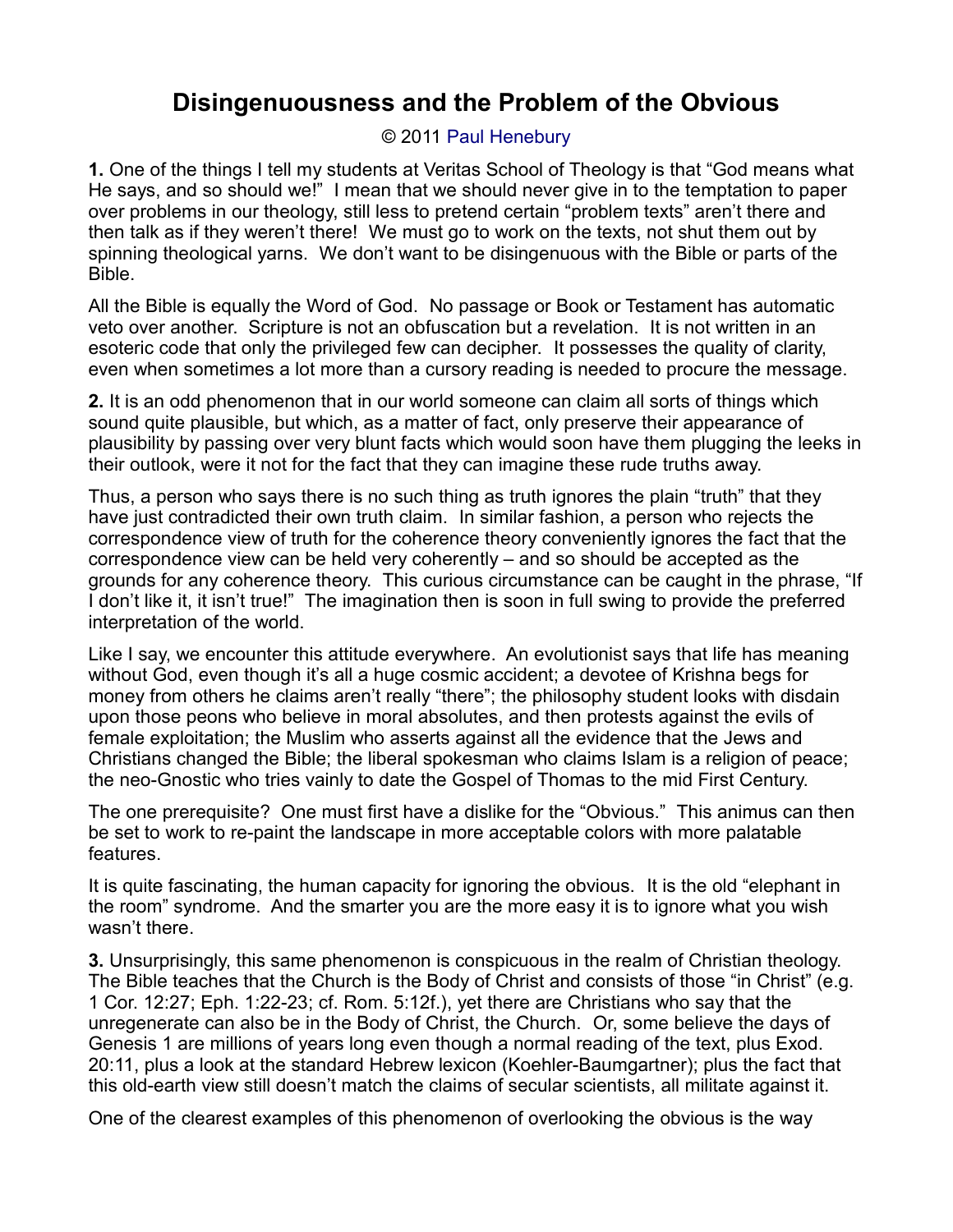## Disingenuousness and the Problem of the Obvious

supercessionists (those who hold that in some real sense the Church inherits Israel's promises) fail to tackle those OT texts which stand like so many enormous sauropods threatening to flatten every furnishing in their interpretative house.

How often does one hear it nowadays: "the promises of God to Israel in the OT have not been done away with, rather they have been expanded into something far better." When, therefore, they are presented with one of these promises – say Jeremiah 33:14ff. – and asked to re-interpret what God is *really* saying, the resultant explanation too often is a retreat into imagination. "Imagine such and such…" we are told. "Yes, but what about what the actual passage SAYS," we protest. But try as we might, we can never get them to expound these OT passages. Why not you ask? Because these passages have been conveniently allowed to slip into the hermeneutical netherworld, where they can be dictated to and never permitted to speak on their own account, for fear they will stampede someone's cherished beliefs.

**4.** But let's have a real-time sampling of the kind of "interpretation through imagination." This is from an article called "Not Replacement…Expansion," by a Reformed writer called Fred Klett:

Did God fail to deliver what He promised to the Jewish people? Consider this example: What if you expected me to give you a hamburger and then I gave you filet mignon? What if you were told you would inherit an apple tree, but instead you inherited a whole glorious orchard? What if you thought I promised you \$10, but then I delivered a million? What if I promised a child a typewriter when he turned 18 and when the time came I gave him the latest computer. Would I be a liar? No! When someone gives IMMEASURABLY MORE than that expected, the gift giver is no liar. God has given an even greater gift through Jesus, superior to what many think was promised!

Sadly, even many believers today do not fully understand how much greater the New Covenant redemption is that Jesus brought to Israel and the world. Why dine on hamburger when you can have filet mignon? Why settle for a single tree, when you can have the whole orchard? Why stress the \$10 when there is \$1,000,000 available? Why use an old Underwood manual typewriter when you can have the latest personal computer and laser printer? The Messiah and His Eternal Kingdom are the great blessings promised to Israel.

I see. And the covenanted oaths to the ethnic nation of Israel in Jeremiah 33? The great prophecy of Zechariah 12-14? Ezekiel's vision in Ezek. 36-37 and 40